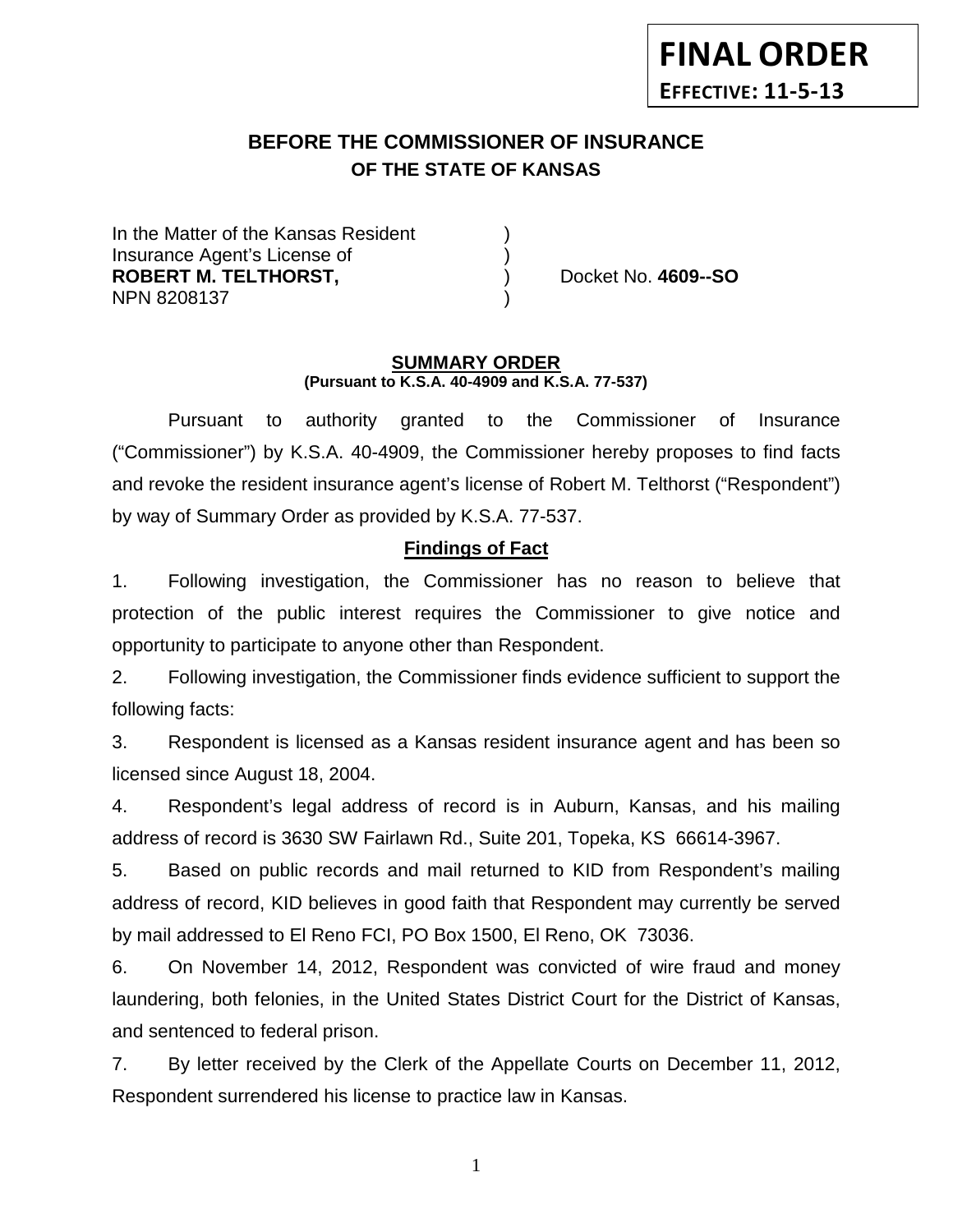8. By Order of the Kansas Supreme Court dated December 19, 2012, Respondent was disbarred and his license to practice law in Kansas was revoked.

9. Respondent did not report either the convictions or the Order of Disbarment to KID within 30 days and has not reported them to date.

10. By letter dated September 24, 2013, addressed to Respondent at his mailing address of record and also mailed to the El Reno FCI address, counsel for KID invited Respondent to reply within 15 business days if he disputed the facts stated in paragraphs 6 through 9 above.

11. Mail addressed to Respondent's address of record was returned, but mail addressed to the El Reno FCI was not returned, and Respondent has not replied; thus, the facts are deemed undisputed.

### **Applicable Law**

12. K.S.A. 40-4909(a) provides, in relevant part:

"The commissioner may deny, suspend, revoke or refuse renewal of any license issued under this act if the commissioner finds that the applicant or license holder has . . .

(2) Violated: (A) Any provision of chapter 40 of the Kansas Statutes Annotated, and amendments thereto, or any rule and regulation promulgated thereunder; . . .

(6) Been convicted of a misdemeanor or felony. . . .

(8) Used any fraudulent, coercive, or dishonest practice, or demonstrated any incompetence, untrustworthiness or financial irresponsibility in the conduct of business in this state or elsewhere." K.S.A. 2012 Supp. 40- 4909(a).

13. In addition, the Commissioner may revoke any license issued under the Insurance Agents Licensing Act if the Commissioner finds that the interests of the insurer or the insurable interests of the public are not properly served under such license. K.S.A. 2012 Supp. 40-4909(b).

14. K.A.R. §40-7-9 requires a licensee to report to the Commissioner, within 30 days, a criminal conviction, action against an occupational or professional license, or a change of address. K.A.R.  $§$ 40-7-9(b), (d), and (g).

## **Conclusions of Law**

15. The Commissioner has jurisdiction over Respondent as well as the subject matter of this proceeding, and such proceeding is held in the public interest.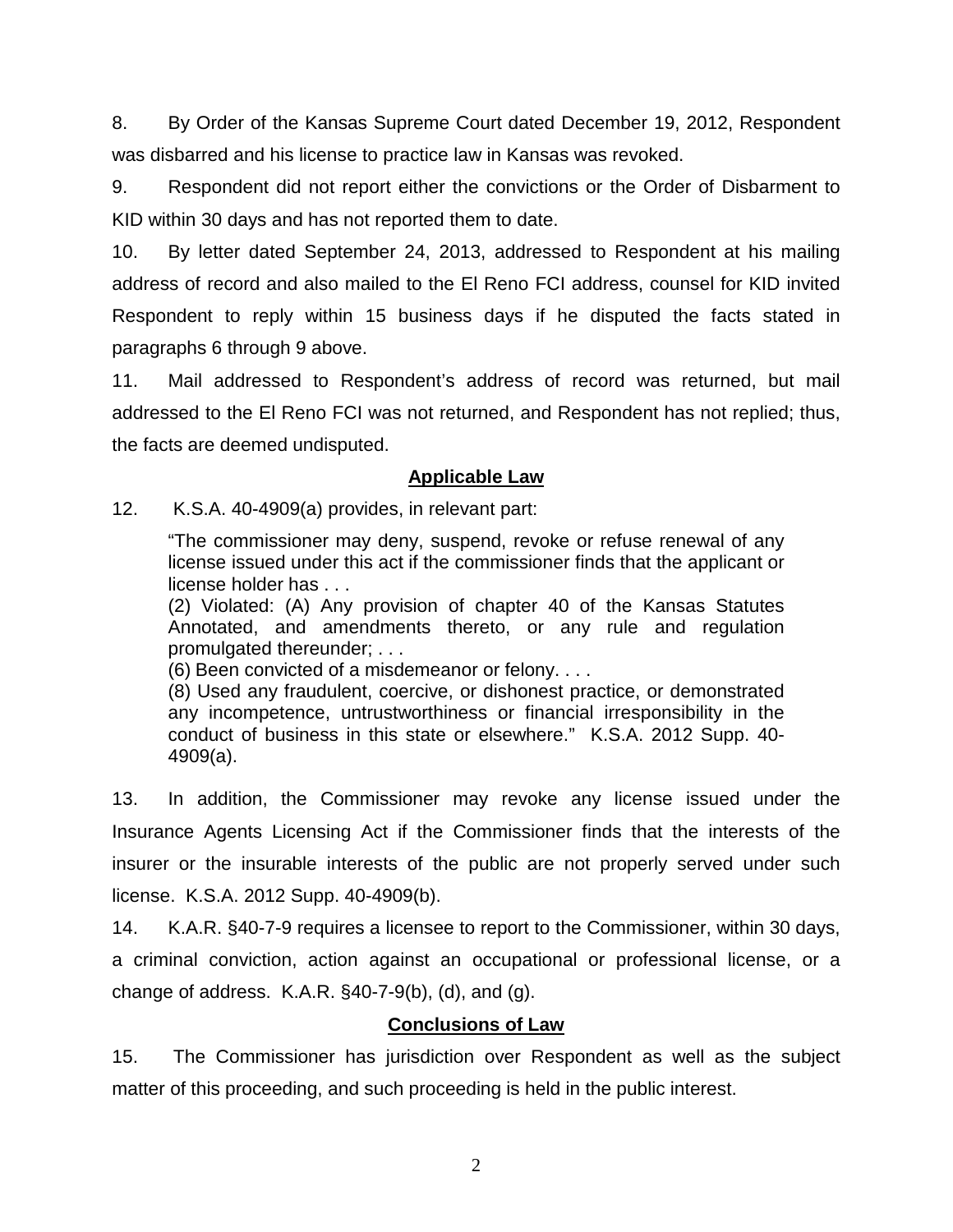16. The Commissioner finds that Respondent's license may be revoked pursuant to K.S.A. 40-4909(a)(2)(A) because Respondent has committed at least three violations of K.A.R. §40-7-9, a regulation promulgated under authority of chapter 40 of the Kansas Statutes Annotated, by failing to report his convictions, disbarment, and change of address.

17. The Commissioner finds that Respondent's license may be revoked pursuant to K.S.A. 40-4909(a)(6) because Respondent has been convicted of two felony offenses.

18. The Commissioner further finds from the nature of those felony convictions that Respondent's license may be revoked pursuant to K.S.A. 40-4909(a)(8) because the convictions establish that Respondent has used fraudulent, coercive, or dishonest practices.

19. The Commissioner thus finds that sufficient grounds exist for the revocation of Respondent's insurance agent license pursuant to K.S.A. 2012 Supp. 40-4909(a).

20. Further, the Commissioner finds that Respondent's license may be revoked pursuant to K.S.A. 40-4909(b) because it is not serving the interests of insurers or the insurable interests of the public.

21. Based on the facts and circumstances set forth herein, it appears that the use of summary proceedings in this matter is appropriate, in accordance with the provisions set forth in K.S.A. 77-537(a), in that the use of summary proceedings does not violate any provision of the law, the protection of the public interest does not require the KID to give notice and opportunity to participate to persons other than Respondent, and after investigation, KID believes in good faith that the allegations will be supported to the applicable standard of proof.

#### **Policy to be Served**

Before issuing an insurance agent license, the Commissioner must determine that the applicant is qualified and has not committed any act that would be grounds for denial, suspension, or revocation. K.S.A. 40-4905(b). Further, the Commissioner may revoke any license issued under the Insurance Agents Licensing Act if the Commissioner finds that the interests of the insurer or the insurable interests of the public are not properly served under the license. The following action is appropriate to promote the security and integrity of the insurance business and protect insurance

3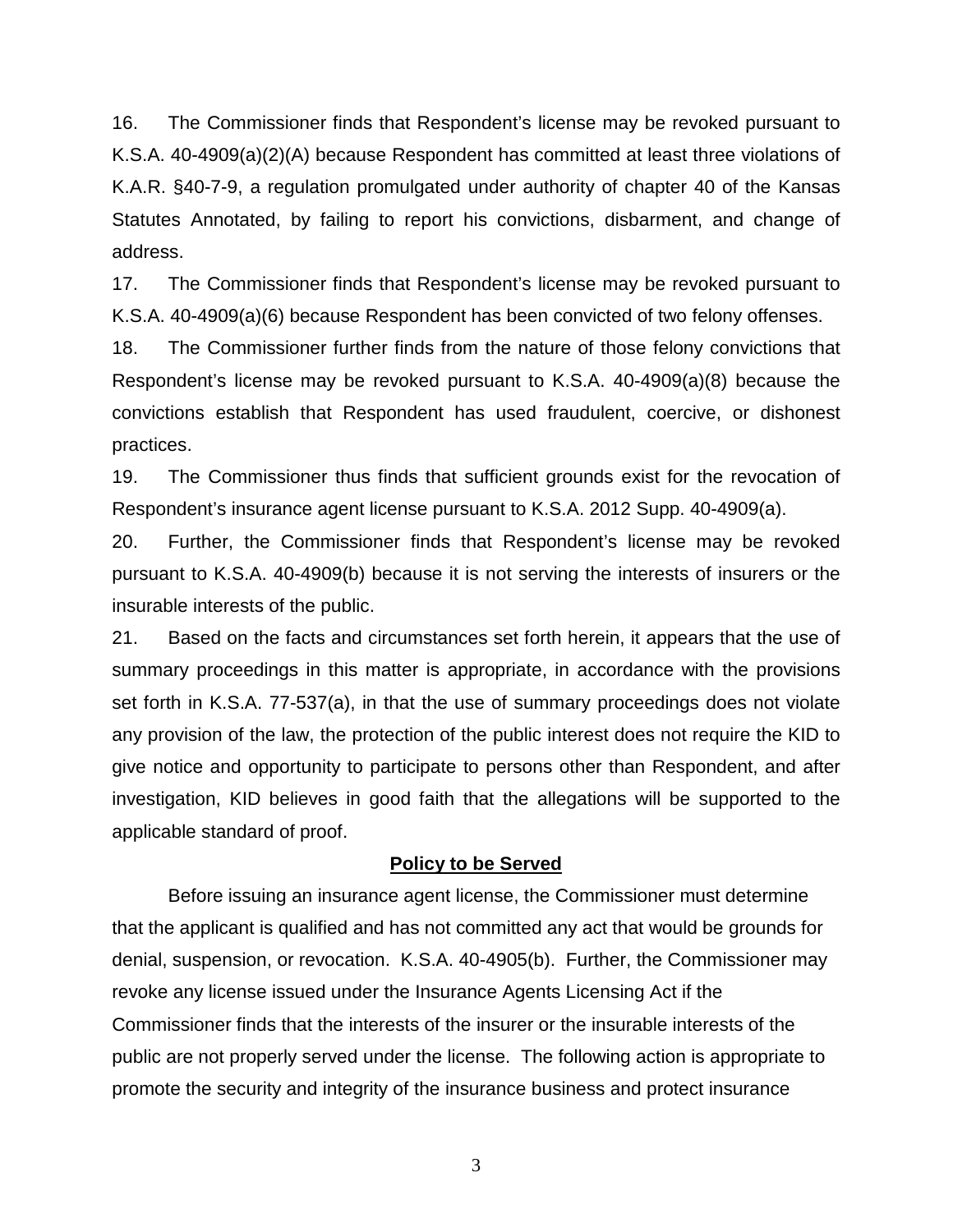consumers by licensing, or continuing to license, persons or entities to sell, solicit, or negotiate insurance in the State of Kansas only if their conduct indicates they are both qualified and trustworthy.

**THE COMMISSIONER OF INSURANCE THEREFORE ORDERS** that the Kansas resident insurance agent's license of **ROBERT M. TELTHORST** is hereby **REVOKED,** and **ROBERT M. TELTHORST** shall **CEASE and DESIST** from the sale, solicitation, or negotiation of insurance, doing any act toward the sale, solicitation, or negotiation of insurance, and/or receiving compensation deriving from the sale, solicitation, or negotiation of insurance in Kansas or on Kansas risks through business conducted on and after the effective date of this order**.**

**It is further ordered,** pursuant to KSA 77-415(b)(2)(A), that this order is designated by KID as precedent.

## IT IS SO ORDERED THIS 16th DAY OF OCTOBER 2013, IN THE CITY OF **TOPEKA, COUNTY OF SHAWNEE, STATE OF KANSAS.**



| /s/ Sandy Praeger                |  |
|----------------------------------|--|
| Sandy Praeger                    |  |
| <b>Commissioner of Insurance</b> |  |

BY:

/s/ John Wine John Wine General Counsel